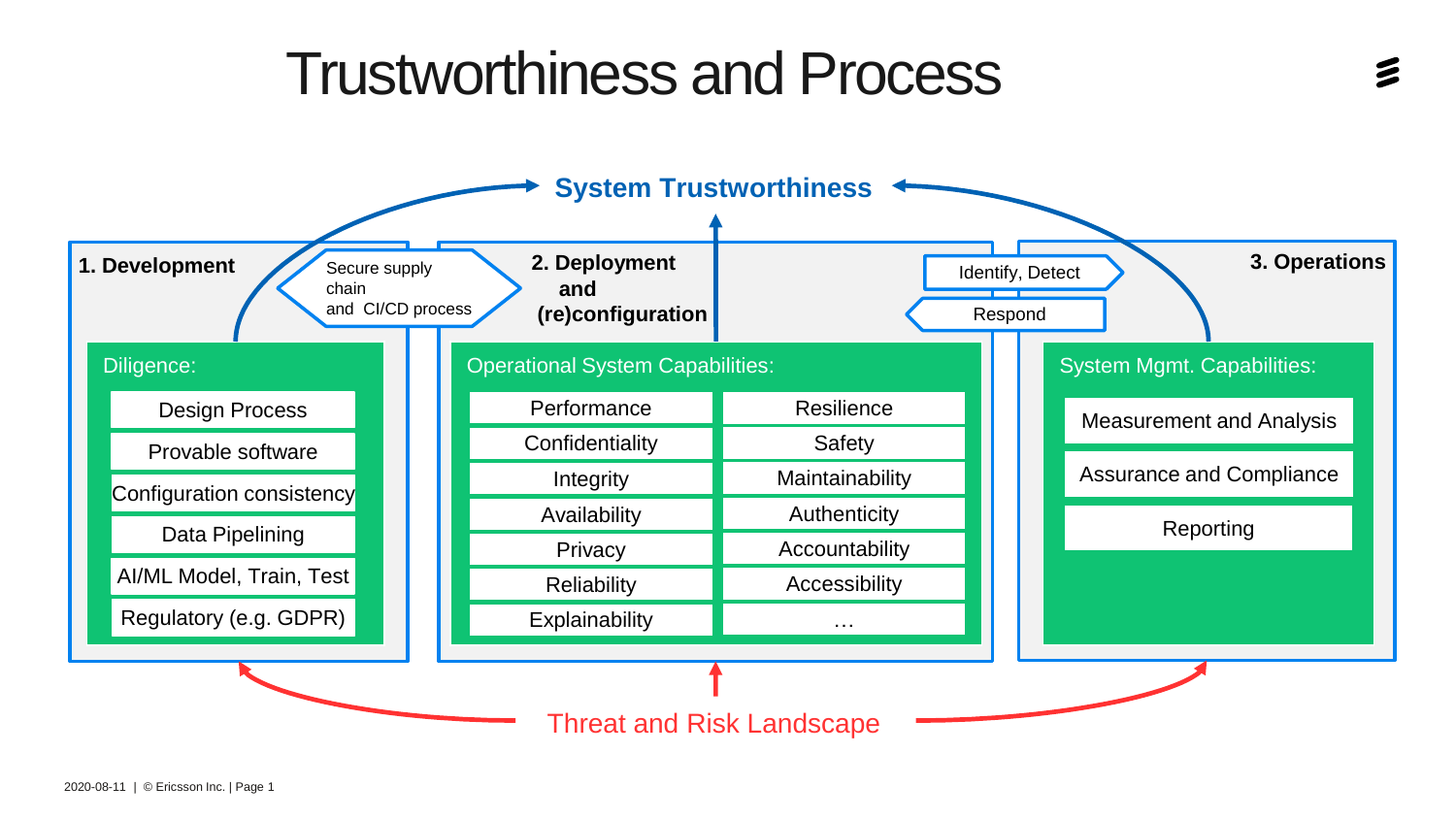#### Network Reliability, Availability, and Resilience (NRAR)

- Approaches to NRAR by 5G
	- Node pooling, coverage redundancy, multiple bands
	- Abundance of resources trade off coverage with system capacity
	- New 5GC features, e.g. network slicing, virtualized network functions, service-based architecture etc.
- New use cases ≡New threat/risk surfaces
	- Every new performance requirement is a potential risk
	- 5G applied to critical communication needs emphasize reliability and latency for industrial applications
- Old risks remain
	- Backward compatibility with 2G/3G/4G



< 2 GHz 2-6 GHz 24-100 GHz

- Physical layer resilience is aided by design for reliability
	- Design for coverage, lean design, robust signaling channels, spatial diversity with MIMO and beamforming
- New features in 5G eliminate some vulnerabilities
	- Integrity protection for signaling since 4G along with dynamic placement of signaling in 5G
	- Dedicated signaling and control
	- Subscriber privacy enhancements
		- Confidential PHY identities, e.g. SUCI
		- Paging identifier independence from permanent identities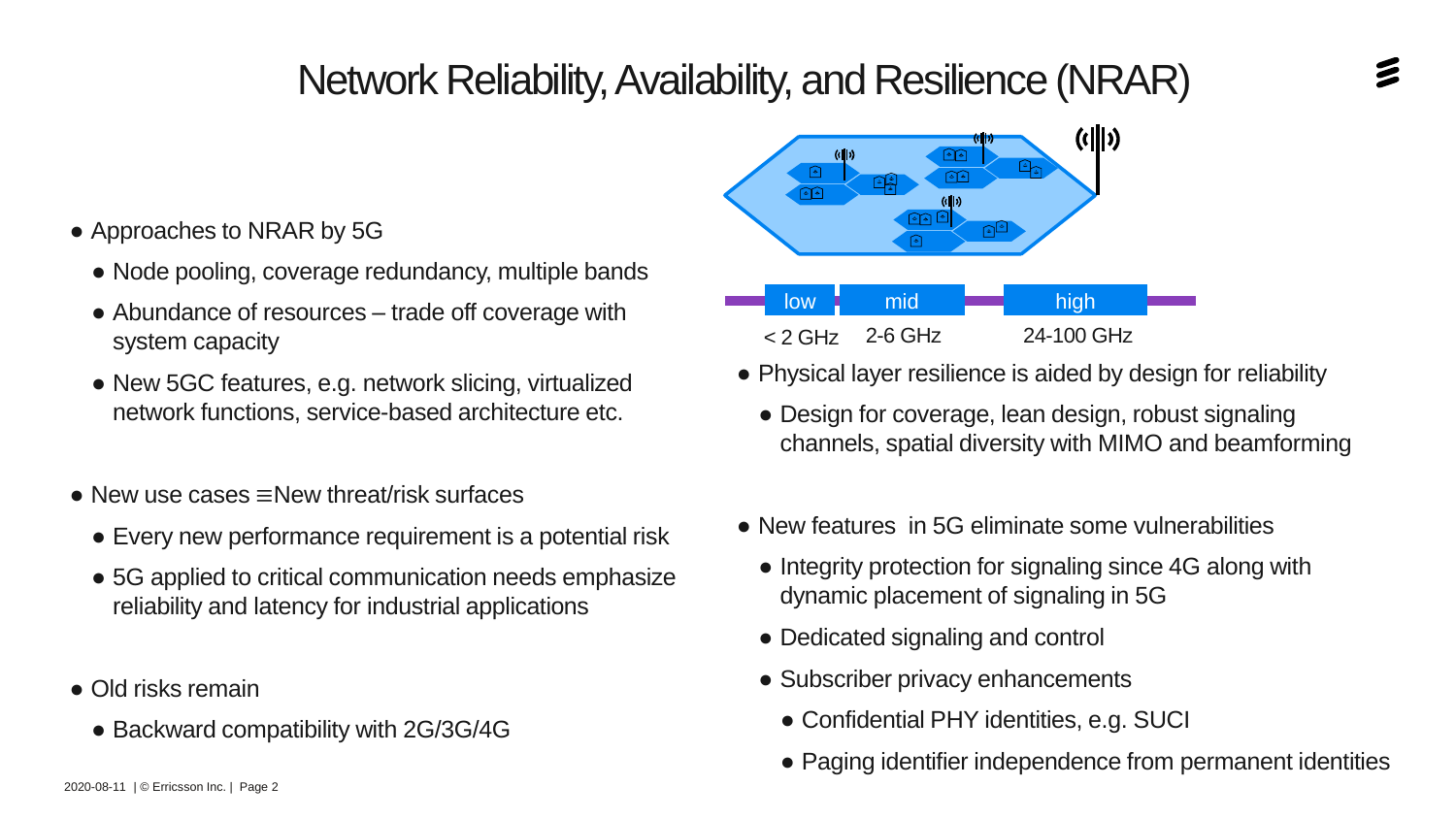# How robust is the 5G radio

• Physical channels can be compromised with excessive interference power relative to signal power

link?

- AAS and channel coding provides some flexibility in being able to avoid interference
- Signaling channels are designed for good coverage
	- Link budgets can provide coupling losses for each logical channel configuration with associated KPI
- Susceptibility analysis available in literature (Lichtman et al)
	- Prior work analyzes jammer operating in the energy limited region rather than power limited region
	- Power-limited operation is operationally relevant
- System configuration can aid more robust design and deployment
	- Strong recommendation to operators to initiate identity handling with SUCI
	- For NR-SA: Network slicing can improve robustness by preventing fallback to 4G and prior generations
	- Future releases may allow integrity protection for the data plane
- Mobile networks cannot be made totally resistant to jamming
	- Best we can expect is to increase complexity and maximize energy consumption by adversaries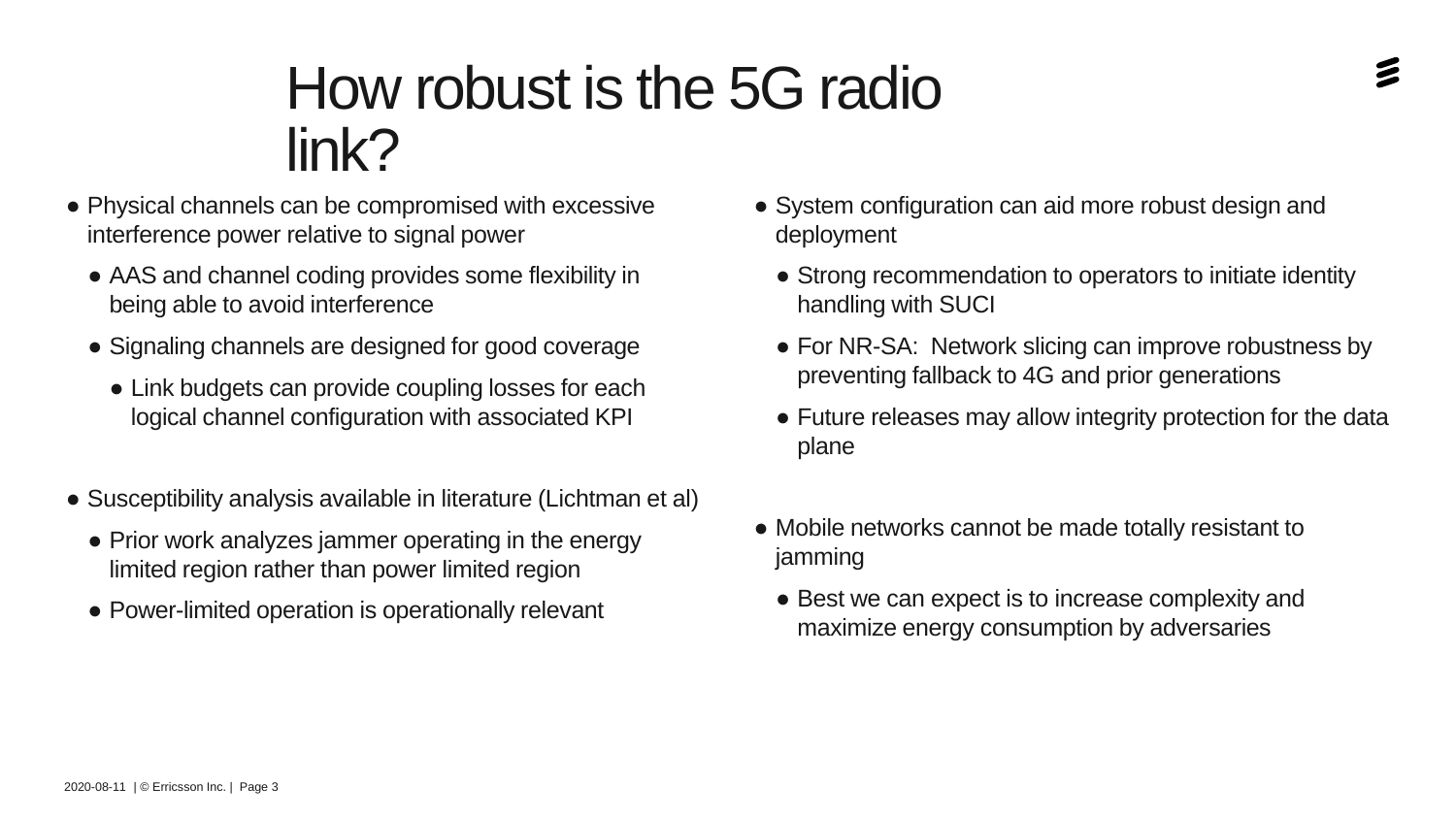### **Summary**

- Trustworthiness largely derived from that part of trust that originates from evidence of compliance to well defined requirements and processes pertaining to security, reliability, privacy, safety and resilience.
- Resilience is derived from reliability and robustness and can involve system adaptability as a mechanism
- Physical layer resilience is achieved by design that focuses on
	- coverage,
	- exploits diversity and redundancy,
	- encrypting information and protects integrity, and
	- improving diversity modes
- 2020 **an important area for application of machine learning** • Important to couple system observability through continuous measurement, analysis, and inference: this is

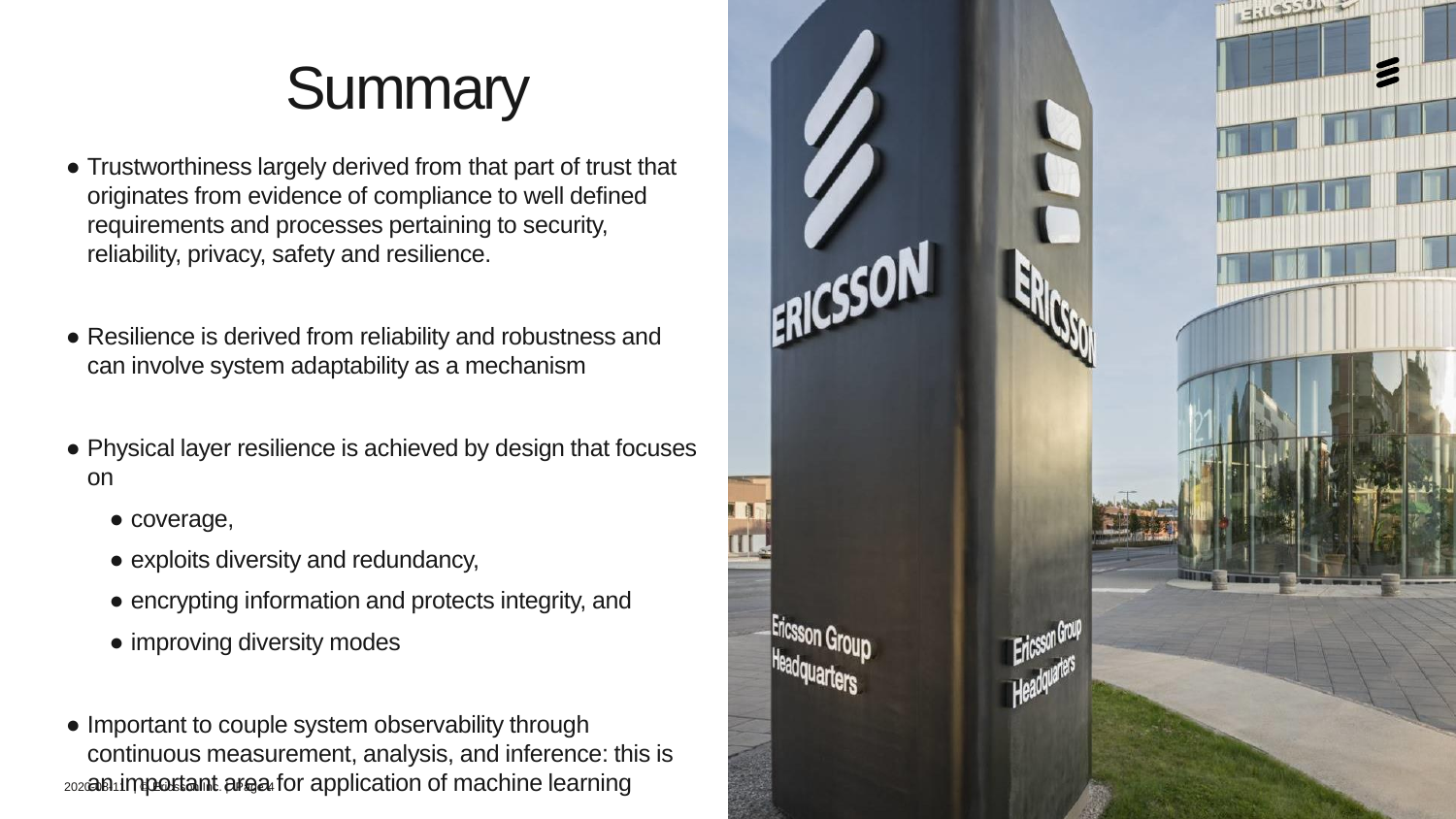

<https://www.ericsson.com/>